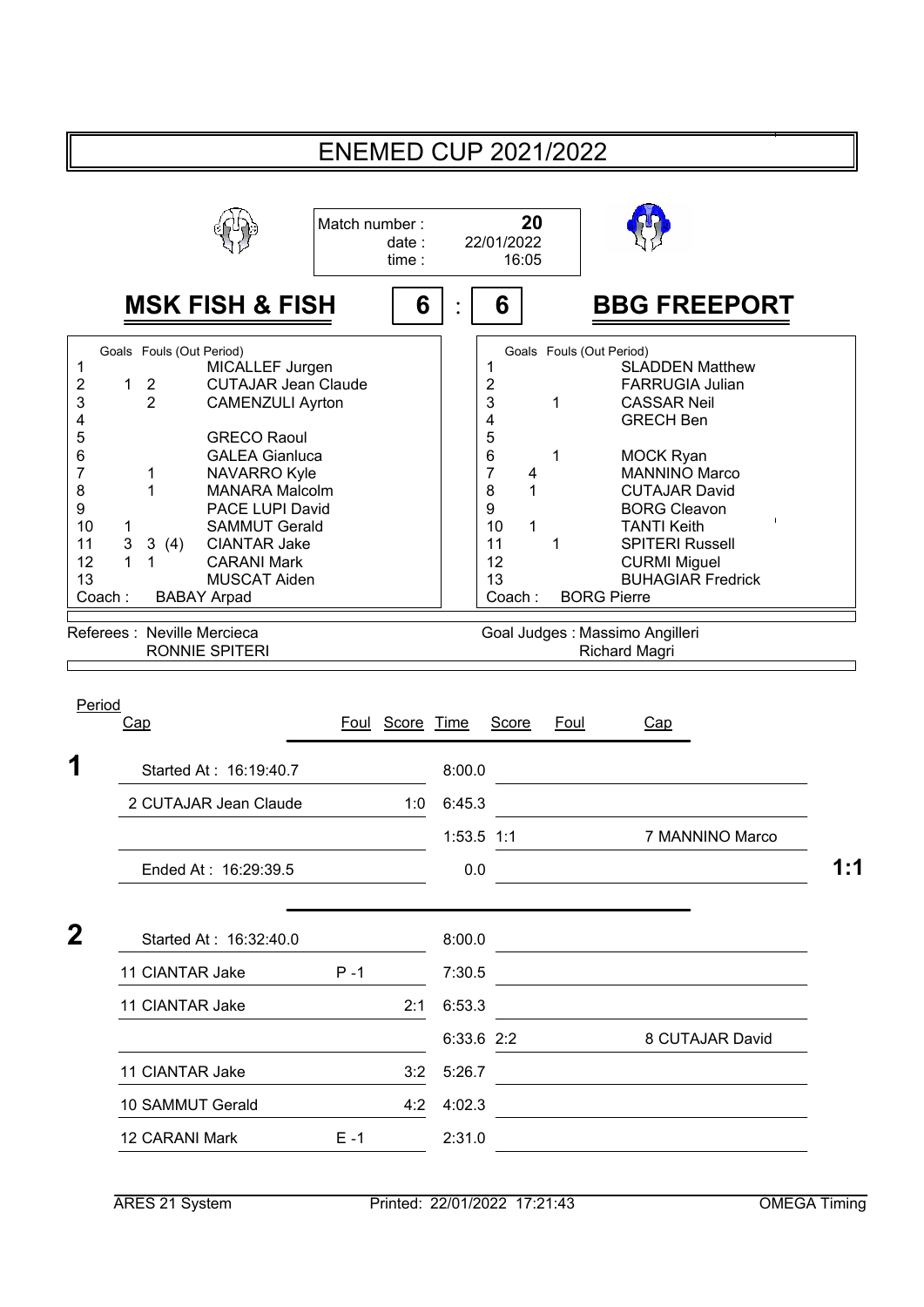| Cap                    |         | Foul Score Time |              | Score          | <u>Foul</u> | Cap                                                                                                                   |
|------------------------|---------|-----------------|--------------|----------------|-------------|-----------------------------------------------------------------------------------------------------------------------|
| 8 MANARA Malcolm       | $E - 1$ |                 | 30.3         |                |             | <u> 1980 - Johann Barbara, martxa alemaniar a</u>                                                                     |
| Ended At: 16:44:27.9   |         |                 | 0.0          |                |             |                                                                                                                       |
| Started At: 16:48:14.0 |         |                 | 8:00.0       |                |             | <u> 1989 - Johann Barbara, martxa amerikan personal (</u>                                                             |
| 7 NAVARRO Kyle         | $E - 1$ |                 | 6:50.7       |                |             |                                                                                                                       |
| 11 CIANTAR Jake        |         | 5:2             | 6:00.5       |                |             |                                                                                                                       |
|                        |         |                 | 5:03.1       |                | $P-1$       | 6 MOCK Ryan                                                                                                           |
| 12 CARANI Mark         |         | 6:2             | 2:47.3       |                |             | <u> 1980 - Johann Barn, amerikansk politiker (d. 1980)</u>                                                            |
| 2 CUTAJAR Jean Claude  |         | $E - 1$         | 2:33.2       |                |             | <u> 1980 - Johann Barn, mars ann an t-Amhain an t-Amhain an t-Amhain an t-Amhain an t-Amhain an t-Amhain an t-Amh</u> |
|                        |         |                 | $2:22.5$ 6:3 |                |             | 7 MANNINO Marco                                                                                                       |
|                        |         |                 | 7.7          |                |             | E- 1 11 SPITERI Russell                                                                                               |
| Ended At: 16:59:43.9   |         |                 | 0.0          |                |             | <u> 1990 - Johann Barbara, martin d</u>                                                                               |
|                        |         |                 |              |                |             |                                                                                                                       |
| Started At: 17:02:24.6 |         |                 | 8:00.0       |                |             | <u> 1980 - Johann Barn, amerikansk politiker (</u>                                                                    |
| 11 CIANTAR Jake        | $E - 2$ |                 | 7:37.5       |                |             |                                                                                                                       |
|                        |         |                 | 7:07.5 6:4   | 7:36.4 TIMEOUT |             | 10 TANTI Keith                                                                                                        |
|                        |         |                 | 5:39.2 6:5   |                |             | 7 MANNINO Marco                                                                                                       |
|                        |         | <b>TIMEOUT</b>  | 5:39.2       |                |             |                                                                                                                       |
| 11 CIANTAR Jake        | $E - 3$ |                 | 4:18.8       |                |             |                                                                                                                       |
|                        |         |                 | 3:56.2 6:6   |                |             | 7 MANNINO Marco                                                                                                       |
| 3 CAMENZULI Ayrton     | $E - 1$ |                 | 3:18.8       |                |             |                                                                                                                       |
| 3 CAMENZULI Ayrton     | $P - 2$ |                 | 3:12.5       |                |             |                                                                                                                       |
| 2 CUTAJAR Jean Claude  | $E - 2$ |                 | 1:54.4       |                |             |                                                                                                                       |
|                        |         | <b>TIMEOUT</b>  | 53.7         |                |             |                                                                                                                       |
|                        |         |                 | 45.9         |                | $E-1$       | 3 CASSAR Neil                                                                                                         |
|                        |         |                 |              | 32.1 TIMEOUT   |             |                                                                                                                       |

E: Exclusion foul P: Penalty foul DE: Definitive exclusion DE-B Brutality